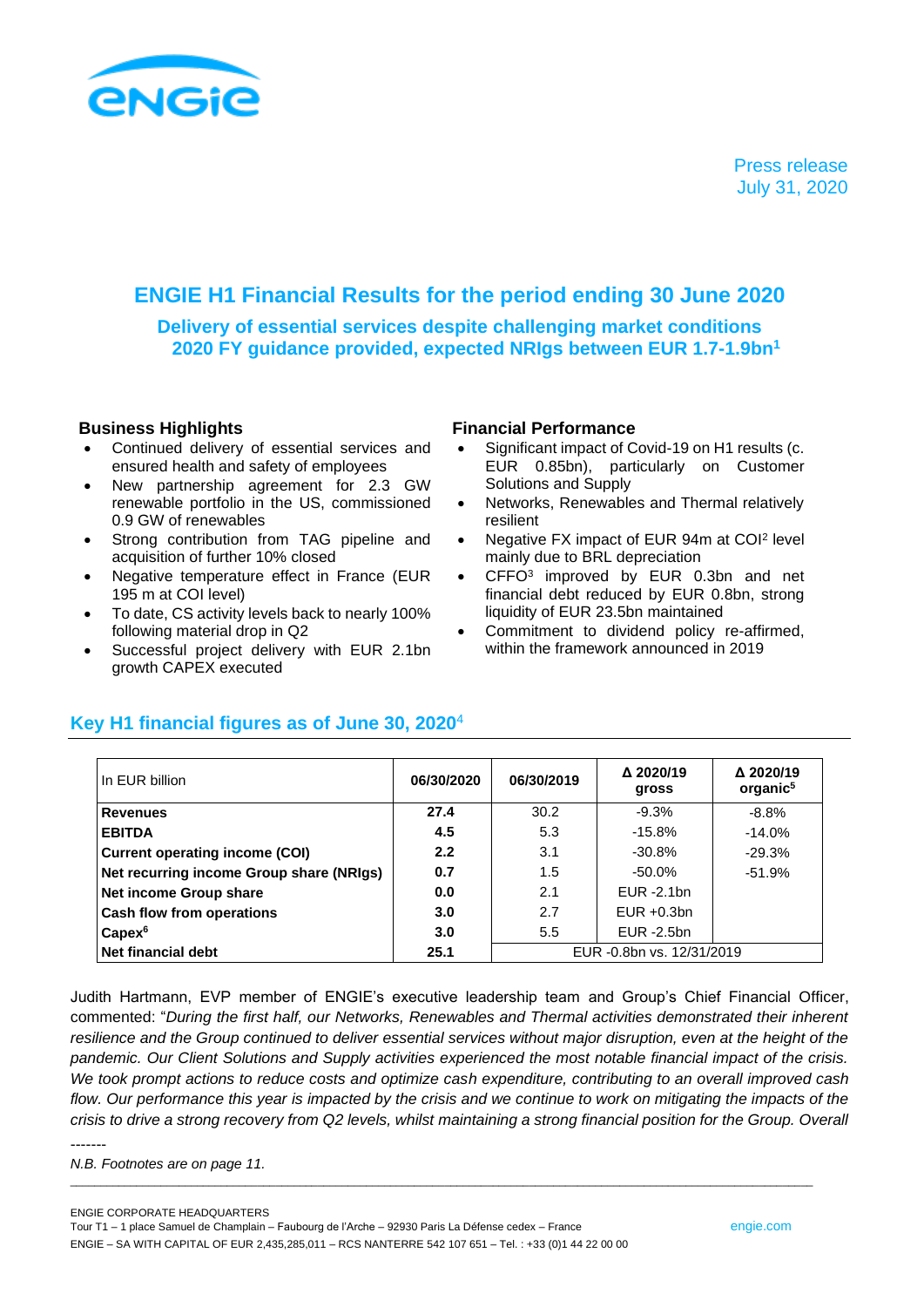

*ENGIE is confident of a substantial improvement in its financial performance over the medium-term as a result of the ongoing economic recovery and our actions taken."*

Claire Waysand, interim CEO, said: *"Faced with an acute phase of the Covid-19 crisis in Q2, the Group remained*  fully committed to the health and safety of its employees, maintained critical energy activities and services for *customers. Client solutions activities, which were the most affected, are now getting back close to normal in most of our countries of operations. Looking ahead, with carbon-neutrality at the heart of our strategy and purpose, we are well positioned to benefit from opportunities arising from green recovery efforts across our portfolio. Notably in the EU, for example through increased support for renewable energy, focus on green hydrogen, and through increased focus on energy efficiency programs".*

## **2020 Guidance<sup>1</sup> and Medium-Term Outlook**

ENGIE is strongly focused on mitigating the impacts of the Covid-19 crisis and is determined to play a clear role in enabling a strong, green recovery. While H1 2020 experienced a significant impact as a result of this unprecedented crisis, ENGIE is fully prepared for the second half of the year and expects performance to recover from Q2 levels in line with the ongoing economic recovery and improving energy demand. Assuming a continued, gradual return from lockdowns across its key geographies, ENGIE anticipates **2020 net recurring income Group share to be between EUR 1.7 billion and EUR 1.9 billion**. This guidance is based on an indicative EBITDA range of EUR 9.0 billion to EUR 9.2 billion and COI range of EUR 4.2 billion to EUR 4.4 billion. Further details on the guidance are provided page 7.

Looking ahead to medium-term prospects, ENGIE is focused on driving a strong recovery. With carbon-neutrality at the heart of the Group's strategy, ENGIE is well positioned to benefit from new growth opportunities through government actions to drive a green recovery. Following a significantly impacted 2020 performance mainly due to Covid-19, the Group is confident of a substantial improvement in its financial performance.

ENGIE benefits from stability and good visibility for the majority of its operations. Networks have clarity through regulatory frameworks; Renewables and Thermal generation benefit from PPAs (Purchase Price Agreement) and long-term contracts, and market prices and spreads are near pre-crisis levels for merchant power generation activities.

In Asset-Light Client Solutions, although some uncertainty remains of the potential ongoing economic impacts of Covid-19, activity levels have improved considerably compared to Q2 and the order book is healthy. Similarly, for B2B gas and power Supply activities, whilst there could be a potential ongoing impact on activity levels due to Covid-19, energy demand levels have recovered significantly compared to Q2.

These medium-term expectations assume that the easing of lockdowns continues and that there are no new major lockdowns in the Group's key geographies.

## **Operational and financial overview by Business Line**

ENGIE remains focused on simplifying the Group and exiting 25 countries by the end of 2021. The Group has stopped development in some countries and for the countries to be exited specific plans are in progress. The Group has also continued to streamline operations, for example by merging the regional organizations of Africa and MESCAT Business Units, as well as APAC and China Business Units to be completed in early 2021.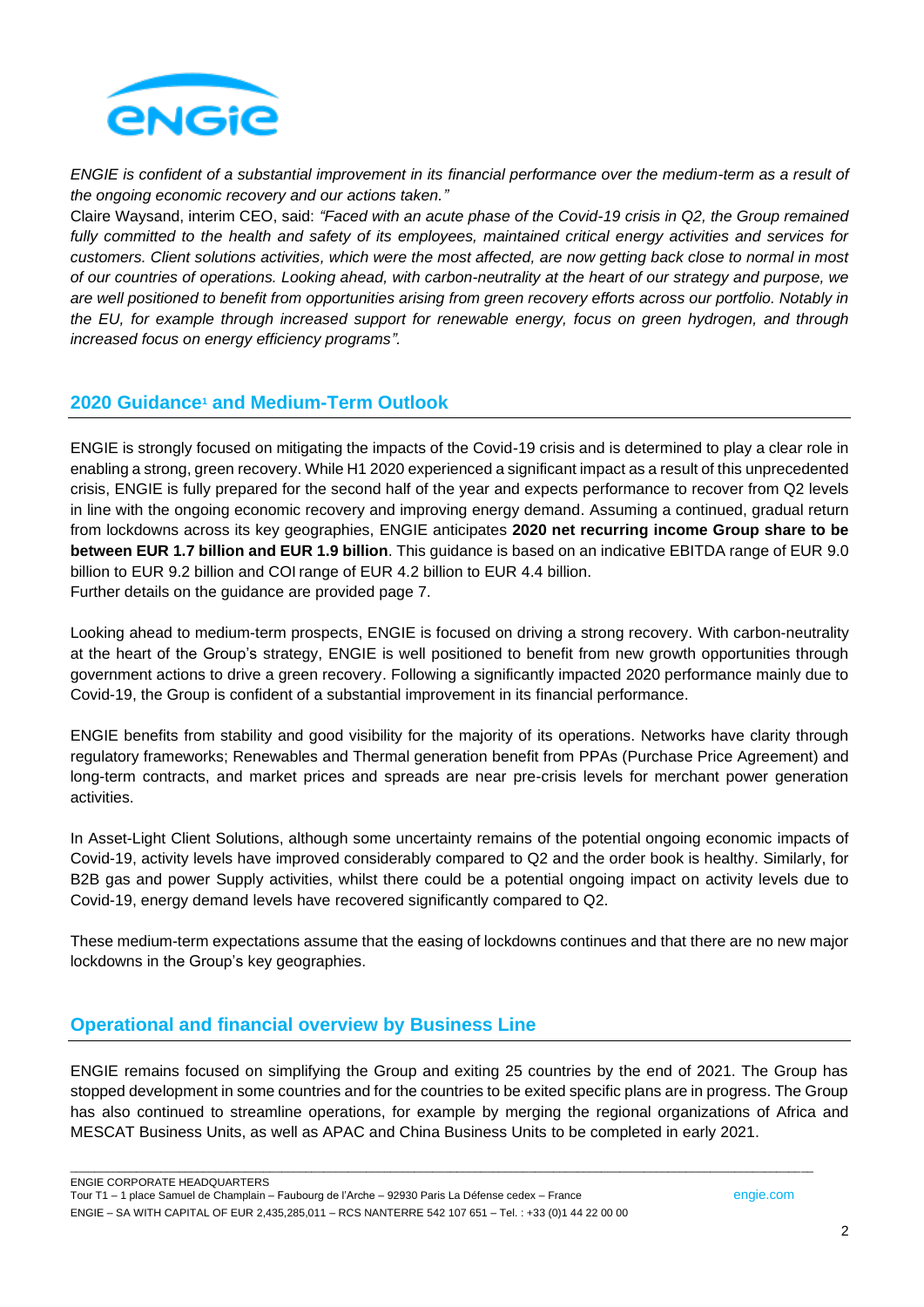

ENGIE's results for the first half of 2020, and in particular for the second quarter, were down significantly with an estimated COI impact of c. EUR 0.85 billion due to the unprecedented Covid-19 crisis.

Asset Light Client Solutions and B2B Supply were most impacted with a strong decrease in activity levels and energy consumption. Thermal maintained robust operational performance, Networks demonstrated resilience (excluding temperature impact) and Nuclear benefitted from improved achieved prices. Throughout the period, strong progress was made on developments across the Renewables portfolio. Warm temperatures in France impacted Group results, mainly in Networks and Supply with a total negative impact of EUR 195 million at COI level.

The Group's COI also reflects deterioration of foreign exchange with a total effect of EUR 94 million mainly driven by the depreciation of the Brazilian real. Negative scope effect of EUR 20 million was mainly driven by the disposal of Glow in March 2019 and coal plants in Germany and the Netherlands, partly offset by the TAG acquisition in June 2019.

| In EUR million                | 06/30/2020 | 06/30/2019 | Δ 2020/19<br>gross | Δ 2020/19<br>organic |
|-------------------------------|------------|------------|--------------------|----------------------|
| <b>France</b>                 | 1.239      | 1.610      | $-23.0%$           | $-22.8%$             |
| France excl. Infrastructures  | 212        | 482        | $-56.0\%$          | $-57.1%$             |
| France Infrastructures        | 1,027      | 1,128      | $-8.9\%$           | $-9.0%$              |
| <b>Rest of Europe</b>         | 168        | 291        | $-42.2%$           | $-40.5%$             |
| <b>Latin America</b>          | 696        | 820        | $-15.1%$           | $-15.0%$             |
| <b>USA &amp; Canada</b>       |            | 22         | $-97.6%$           | $-171.6%$            |
| Middle East, Asia &<br>Africa | 243        | 378        | $-35.7%$           | $-17.2%$             |
| <b>Others</b>                 | (179)      | 15         |                    |                      |
| <b>TOTAL</b>                  | 2,169      | 3,135      | $-30.8%$           | $-29.3%$             |

#### **H1 COI contribution by reportable segment\*:**

*\*Detailed commentary on page 9*

#### **H1 COI**<sup>2</sup> **contribution by Business Line:**

| l In EUR million   | 06/30/2020 | 06/30/2019 | Δ 2020/19<br>gross | Δ 2020/19<br>organic |
|--------------------|------------|------------|--------------------|----------------------|
| l Client Solutions | (142)      | 414        |                    |                      |
| <b>Networks</b>    | 1,266      | 1,359      | $-6.8%$            | $-11.4%$             |
| <b>Renewables</b>  | 512        | 559        | $-8.4\%$           | 9.7%                 |
| l Thermal          | 588        | 682        | $-13.8%$           | $-0.5%$              |
| <b>Nuclear</b>     | (107)      | (216)      | 50.5%              | 50.6%                |
| <b>Supply</b>      | 3          | 340        | $-99.1%$           | $-97.9%$             |
| <b>Others</b>      | 49         | (3)        |                    |                      |
| <b>TOTAL</b>       | 2,169      | 3,135      | $-30.8%$           | $-29.3%$             |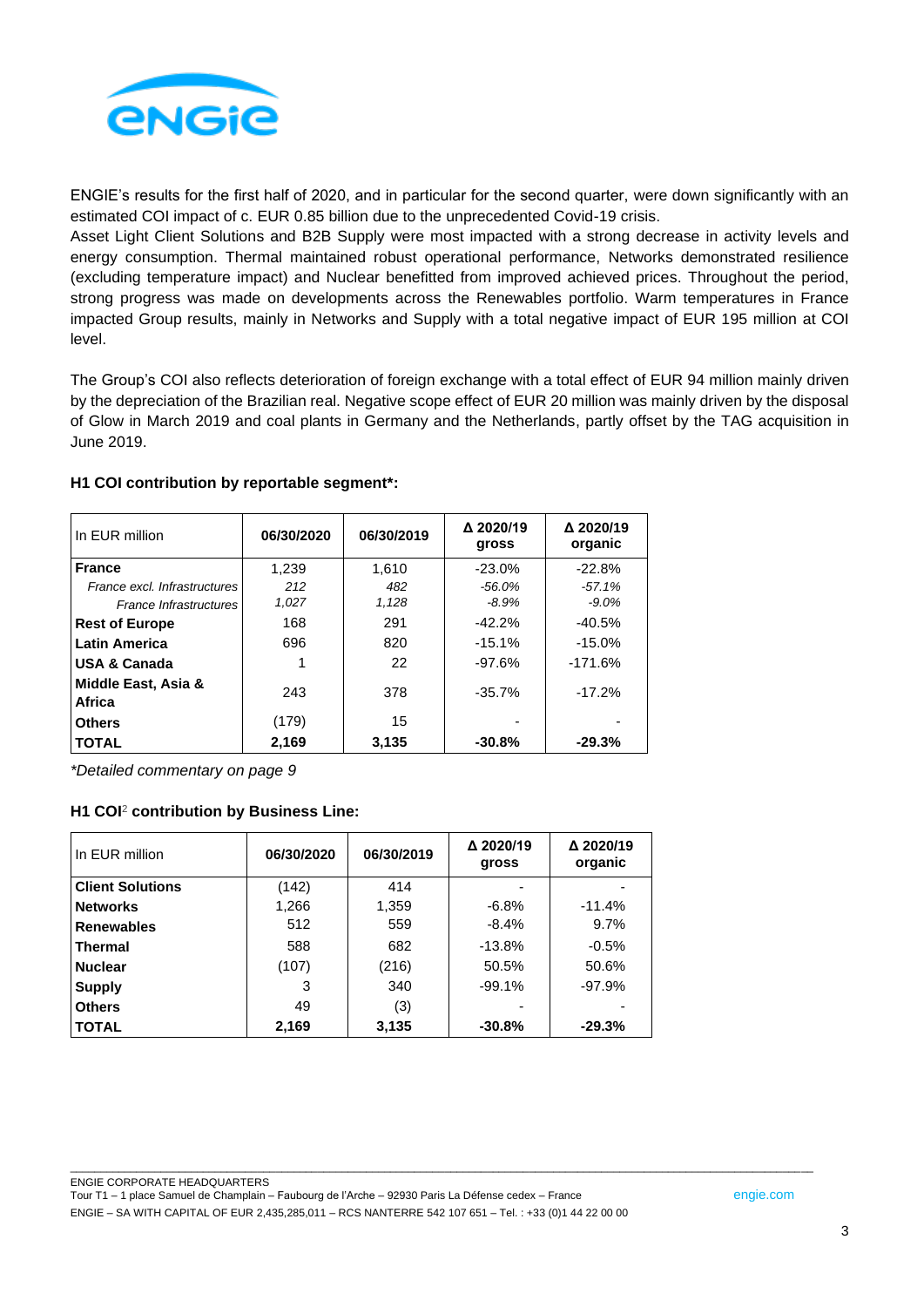

## **Estimated Covid-19 impacts by Business Lines:**

| In EUR billion          | <b>Estimates at</b><br><b>COI level</b> | <b>Nature</b>                                                    |
|-------------------------|-----------------------------------------|------------------------------------------------------------------|
| <b>Client Solutions</b> | (0.49)                                  | Loss of revenues / contracts, bad debts, specific purchases      |
| <b>Networks</b>         | (0.04)                                  | Lower volumes, lower capitalized costs, specific purchases       |
| <b>Renewables</b>       | (0.02)                                  | Lower volumes dispatched                                         |
| <b>Thermal</b>          | (0.02)                                  | Lower demand                                                     |
| <b>Nuclear</b>          |                                         |                                                                  |
| <b>Supply</b>           | (0.24)                                  | Lower demand, unwinding of hedges, lower B2C services, bad debts |
| <b>Others</b>           | (0.05)                                  | Credit losses                                                    |
| <b>TOTAL</b>            | (0.85)                                  | Net of economies / action plans                                  |

These estimates have been prepared in accordance with a standard guidance applied across our businesses under a dedicated oversight process (losses of revenues being inherently subject to more judgement than the identification of specific costs incurred). These estimates relate to operating items only, and are presented net of savings and mitigating management action plans. By construction, these estimates exclude foreign exchange and commodity price effects incurred in our various businesses, whether positive or negative.

## **Client Solutions: Activities strongly impacted by Covid-19 in Q2**

Client Solutions' COI decreased significantly to EUR -142 million, mainly as a result of the Covid-19 crisis.

After a year over year increase of +5% in Q1 2020, Client Solutions revenues decreased by ‐16% in Q2. The Business Line experienced a strong impact in the asset-light business model predominately in Europe but also in the US. Revenues decreased significantly in all geographies during the containment periods with a very gradual recovery.

In France, as well as in other countries in Europe and Latin America, the Group utilized government temporary unemployment schemes. To further mitigate revenue impacts, the Group focused on variabilising costs as much as possible. Subcontractor and labour costs were reduced in all geographies. Other costs areas such as energy, equipment, consumed materials, consulting and IT were also lowered. All in all, ENGIE managed to reduce costs by 9% in Q2 2020.

Covid-19 weighed strongly on Suez's results.

Temperature and energy price effects in Europe also negatively impacted the asset-based activities. Excluding these negative effects, DHC and on-site generation activities were relatively resilient, showing for example an increase in installed capacity of heat and cold of 2.5%.

Lastly, start-up costs from ENGIE Impact and other investments for the future were also reflected in asset-light results.

## **Networks: Performance demonstrates overall operational and financial resilience**

Networks' COI was EUR 1,266 million, down 11% on an organic basis.

In France, the Networks performance was impacted by unusually mild temperature and Covid-19 on distributed volumes, particularly during the second quarter, despite lower levels of expenditure in distribution and transmission activities during lockdown. Nevertheless, negative volume effects will be recovered in the medium-term under the clawback accounts mechanism.

\_\_\_\_\_\_\_\_\_\_\_\_\_\_\_\_\_\_\_\_\_\_\_\_\_\_\_\_\_\_\_\_\_\_\_\_\_\_\_\_\_\_\_\_\_\_\_\_\_\_\_\_\_\_\_\_\_\_\_\_\_\_\_\_\_\_\_\_\_\_\_\_\_\_\_\_\_\_\_\_\_\_\_\_\_\_\_\_\_\_\_\_\_\_\_\_\_\_\_\_\_\_\_\_\_\_\_\_\_\_\_\_\_\_\_\_\_\_\_\_\_\_\_

Networks in Mexico and Argentina suffered from negative volume effects.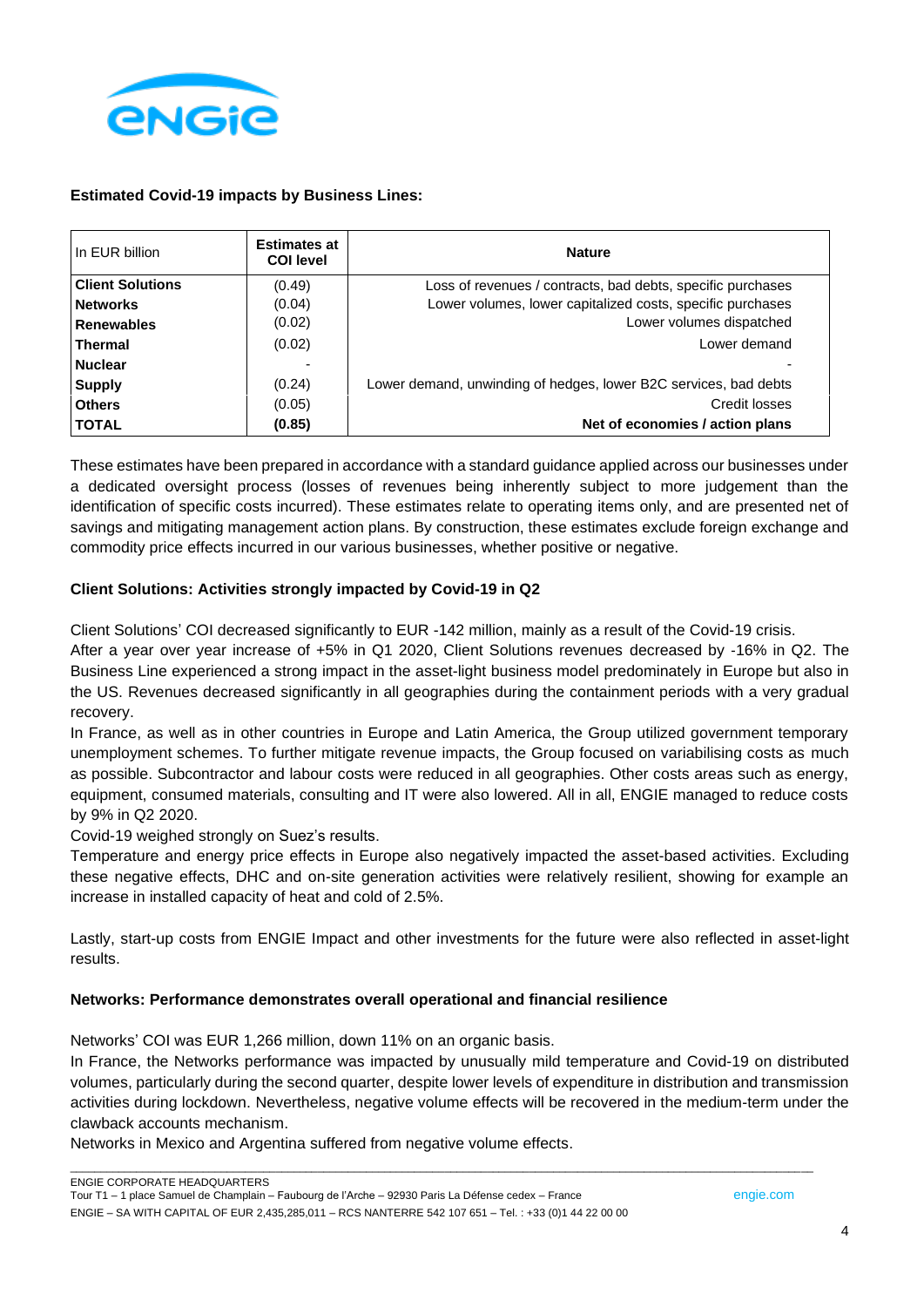

Lastly, headwinds related to price and temperature effects weighed on Networks in the rest of the world. Overall, in Networks, the Group maintained strong operational performance with high levels of network safety and reliability. In France, along with the pick-up in activity levels, gas smart meter installation is resuming.

In Latin America, following the acquisition of 90% of TAG in June 2019, ENGIE, with its partner *Caisse de Dépôt et Placement du Québec,* successfully acquired the remaining 10% in July 2020. In addition, earlier this year ENGIE closed the acquisition of a 30-year greenfield concession project in northern Brazil that comprises the construction, operation and maintenance of a 1,800 km electric power transmission line, a new substation and the expansion of 3 additional substations.

## **Renewables: Continued growth and operational progress; FX impact from weaker BRL**

Renewables COI contribution was EUR 512 million, up 10% on an organic basis. This is mainly due to higher hydroelectric and wind generation volumes in France, relatively favourable wind conditions in most European countries, only partly offset by less favourable hydro conditions in Brazil. Successful commissioning in North America also contributed to this increase.

During the first half of 2020, almost 1.2 GW of onshore wind and solar capacity was added, including 0.9 GW of capacity commissioned and, as of June  $30<sup>th</sup>$ , 2020 5.5 GW of renewables capacity is under construction.

On July 27th, 2020, ENGIE and its partners finalized the commissioning of WindFloat Atlantic, a 25 MW floating wind farm in Portugal, the world's first semi-submersible floating wind farm. This commissioning is a landmark achievement for the sector as floating wind technology contributes to the diversification of energy sources and provides access to untapped marine areas.

On July 21st, 2020, ENGIE and *EDP Renováveis* announced the creation of Ocean Winds, a joint venture in the floating and fixed offshore wind energy sector equally controlled by both partners. The new company will act as the exclusive investment vehicle of each partner to capture offshore wind opportunities around the world and aims to become a top five offshore global operator by combining the development potential of both partners.

On July 2<sup>nd</sup>, 2020, ENGIE announced the signing of an agreement to sell 49% of its equity interest in a 2.3 GW US renewables portfolio to Hannon Armstrong, a leading investor in climate change solutions. ENGIE will retain a controlling share in the portfolio and continue to manage the assets. When commissioned, this 2.3 GW portfolio, will comprise 1.8 GW onshore wind and 0.5 GW solar photovoltaic projects and will represent a major milestone in achieving ENGIE's goal of commissioning 9 GW additional renewable capacity between 2019 and 2021. ENGIE has secured nearly USD 2 billion of tax equity commitments for this portfolio. Tax equity financing is the traditional structure used in the United States to support the development of renewable projects. This tax equity financing – the largest ever in the US – demonstrates ENGIE's successful development in this market.

Lastly, in March 2020, ENGIE finalized *Renvico*'s acquisition to strengthen its growth in onshore wind in Italy and France. This acquisition has enabled ENGIE to double its installed onshore wind capacity in Italy to over 300 MW.

## **Thermal: Robust operational performance maintained and expected COI impact of scope changes**

Thermal COI amounted to EUR 588 million, flat on an organic basis. The Thermal business has shown resilience, as a result of its highly contracted portfolio and high achieved spreads and ancillaries mainly in Europe.

The negative impacts of the Covid-19 crisis leading to lower demand in Chile and Peru, and the significant liquidated damages received in 2019 in South America have been fully offset by the performance of thermal assets in Europe, the positive timing effects on the reinstatement of the Capacity Remuneration Mechanism in the UK and higher generation in Brazil, including Pampa Sul since its COD in June 2019.

In June 2020, the sale of New York's Astoria Energy facilities was finalized and represents another step in ENGIE's transition in the US from a merchant generator.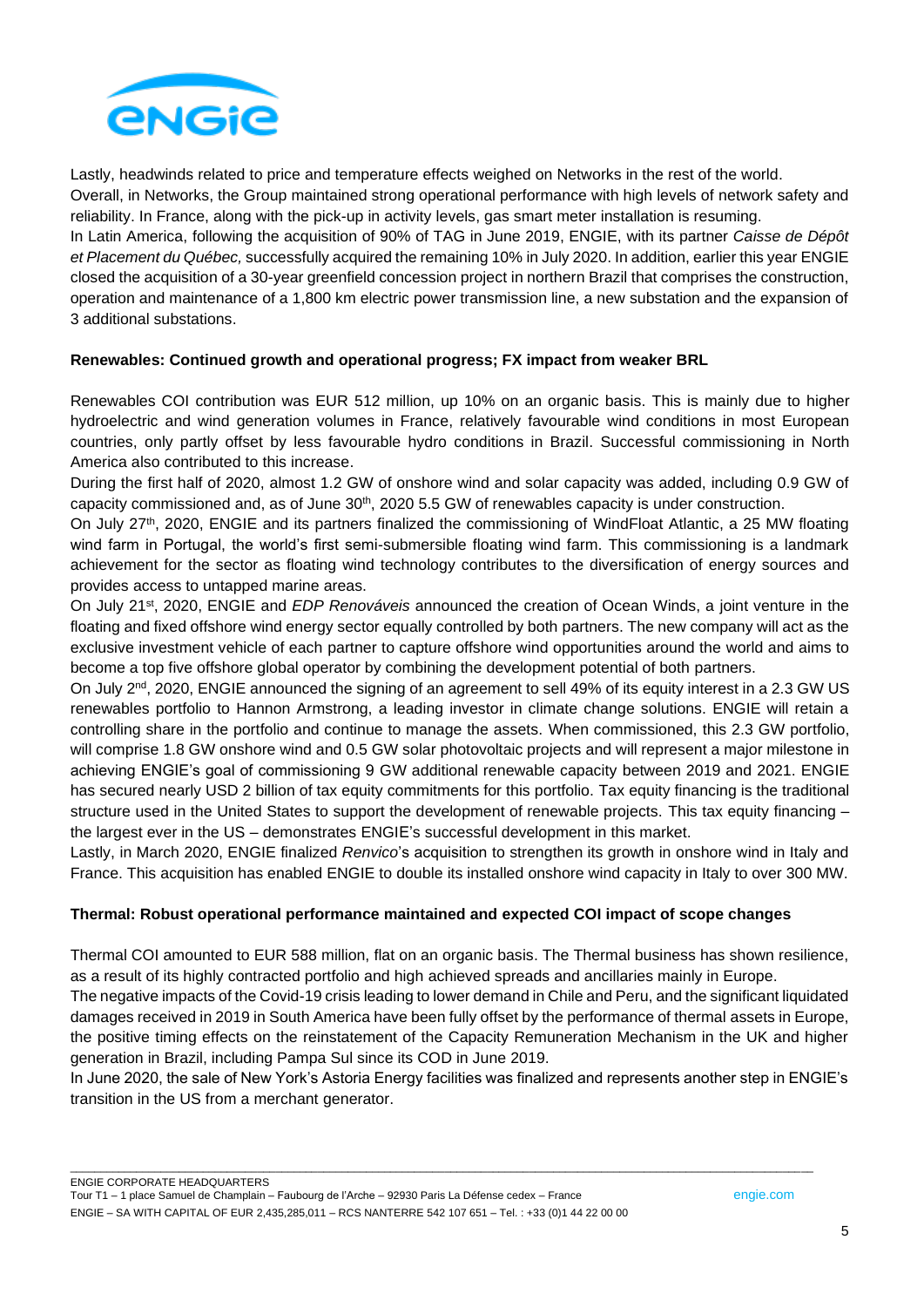

In March 2020, ENGIE reaffirmed its leading position as an independent power producer in the Middle East with the commissioning of Fadhili's 1.5 GW gas plant, a cogeneration plant in Saudi Arabia in which ENGIE has a 40% equity ownership.

#### **Nuclear: Performance benefitted from improved achieved prices in H1**

Nuclear COI reached EUR -107 million, up 51% on an organic basis. Nuclear activities benefited from higher energy margin due to a positive price effect, and lower Opex, partly offset by higher depreciation. The ongoing Long-Term Operations (LTO) works have continued well with works for Doel 1 and 2 complete and Tihange 1 underway. Including these LTO, the nuclear availability rate for H1 2020 stood at 66%.The availability rate in 2021 is expected to increase significantly.

#### **Supply: Performance impacted by lower volumes due to Covid-19 and temperature**

Supply COI amounted to EUR 3 million, down 98% on an organic basis. Financial performance was highly affected by Covid-19 (EUR -240 million) in Europe and in the US due to lower gas and electricity consumption during the lockdown periods (primarily B2B). This sharp and unexpected reduction in demand led to a negative volume effect as related margins were been booked, together with a negative price effect as power and gas positions had to be unwound in a lower price environment. Also, lower B2C services were provided during the lockdowns. Warm temperature in France and Benelux also contributed to the strong decrease. These effects were only marginally offset by better results in Romania and B2C margins in France.

#### **Others**

Others' COI strongly increased, up to EUR 49 million. This increase reflects mainly higher contribution of GTT thanks to a good order book and GEM's (Global Energy Management) good performance in a context of high market volatility.

## **Strong Financial Position and Liquidity**

ENGIE has maintained a sharp focus on maintaining a robust financial position through securing a strong liquidity position, disciplined capital allocation and OPEX and SG&A reduction. The Group has one of the strongest balance sheets in its sector, with EUR 23.5 billion of liquidity (net cash + undrawn credit facilities – outstanding commercial paper) including EUR 13.1 billion of cash, as of end of June.

Issuances of a triple tranche senior bond for a total of EUR 2.5 billion in March 2020 and EUR 750 million in June 2020 further improved ENGIE's financial position.

**Net financial debt** stood at EUR 25.1 billion, down EUR 0.8 billion compared with December 31, 2019. This variation was mainly due to (i) cash flow from operations (EUR 3.0 billion), (ii) the impact of the portfolio rotation program (EUR 0.6 billion, including notably the EUR 0.4 billion proceeds from the Astoria sale in the United States) and (iii) other elements (EUR 0.5 billion) mainly related to foreign exchange rates and partly offset by new right-ofuse assets. These items were partly offset by (i) capital expenditures over the period (EUR 3 billion) and (ii) dividend paid to non-controlling interests and treasury stocks changes (EUR 0.3 billion).

**Cash flow from operations** amounted to EUR 3.0 billion, up EUR 0.3 billion. This increase resulted from working capital requirement improvement. Firstly from margin calls on derivatives for EUR 0.7 billion and secondly from cash action plans at working capital requirement level of EUR 0.6 billion, partly offset by the EBITDA decrease.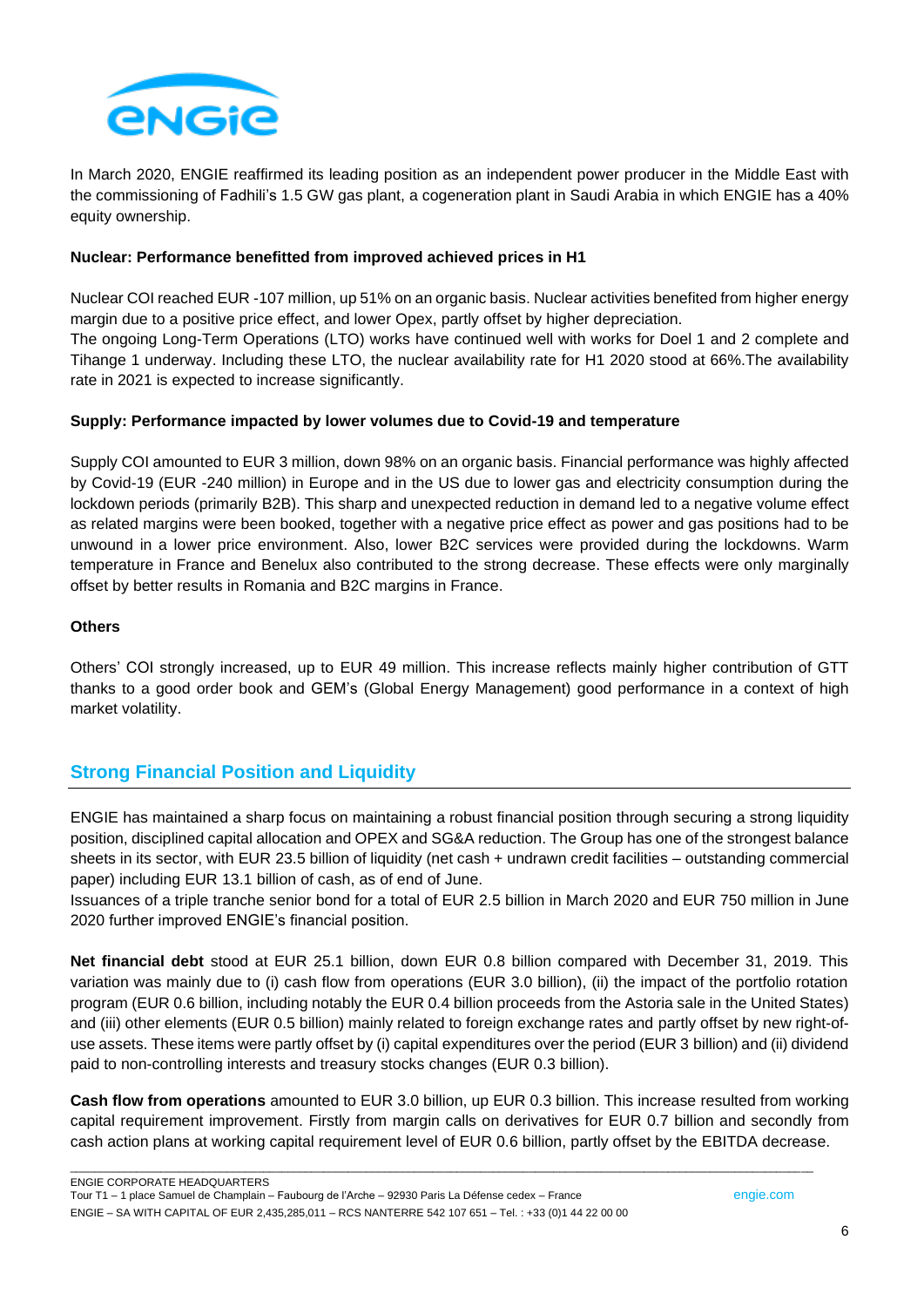

At the end of June 2020, the **net financial debt to EBITDA ratio** amounted to 2.6x, increasing compared with the end of 2019. The average cost of gross debt was 2.38%, down 32bps compared with the end of 2019, thanks to optimized liability management and to a slight decrease in interest rates in Brazil and to a lesser extent in Europe. In addition, Brazilian real depreciation has reduced the proportion of higher-rate debt to lower-rate eurodenominated debt.

At the end of June 2020, **net economic debt<sup>7</sup> to EBITDA ratio** stood at 4.3x, also increasing compared with the end of 2019.

On April 24<sup>th</sup> S&P lowered its long-term rating to BBB+ and its short-term rating to A-2, and on May 5<sup>th</sup> Moody's affirmed its long-term rating of A3 and changed the outlook from stable to negative.

## **Governance Update**

Since February 2020, the CEO transition has been carried out by Claire Waysand, General Secretary, as Interim CEO, as part of a collective management team together with Paulo Almirante, EVP and COO and Judith Hartmann, EVP and CFO.

ENGIE expects to announce the appointment in September, with the aim of the new CEO starting by the end of the year.

The process is well on track, in line with schedule announced earlier.

## **Dividend policy maintained**

As previously communicated at the Group's General Meeting on May 14<sup>th</sup>, 2020, ENGIE affirms its intent to resume dividend payment, within the framework of the policy announced last year, i.e. 65% to 75% of pay-out ratio on the basis of net recurring income Group share. The Board will decide on the dividend to be proposed at the time of the 2020 financial closing.

## **2020 Guidance**

ENGIE anticipates **2020 net recurring income Group share to be between EUR 1.7 billion and EUR 1.9 billion.** This guidance is based on an indicative EBITDA range of EUR 9.0 billion to EUR 9.2 billion and COI range of EUR 4.2 billion to EUR 4.4 billion.

ENGIE expects a strong recovery from Q2 levels. In Client Solutions ENGIE has focused on variabilizing costs and the order backlog remains healthy. In Supply, there has been a swift recovery in B2B power and gas demand and B2C services activity has resumed.

For 2020 ENGIE expects CAPEX to be between EUR 7.5 billion and EUR 8.0 billion, including c. EUR 4 billion of growth investments, c. EUR 2.5 billion of maintenance CAPEX and c. EUR 1.3 billion of nuclear funding.

ENGIE anticipates an economic net debt/EBITDA ratio above 4.0x for 2020 and below or equal to 4.0x over the long-term.

This guidance assumes continued, gradual return from lockdowns across ENGIE's key geographies and does not anticipate new major lockdowns in key regions.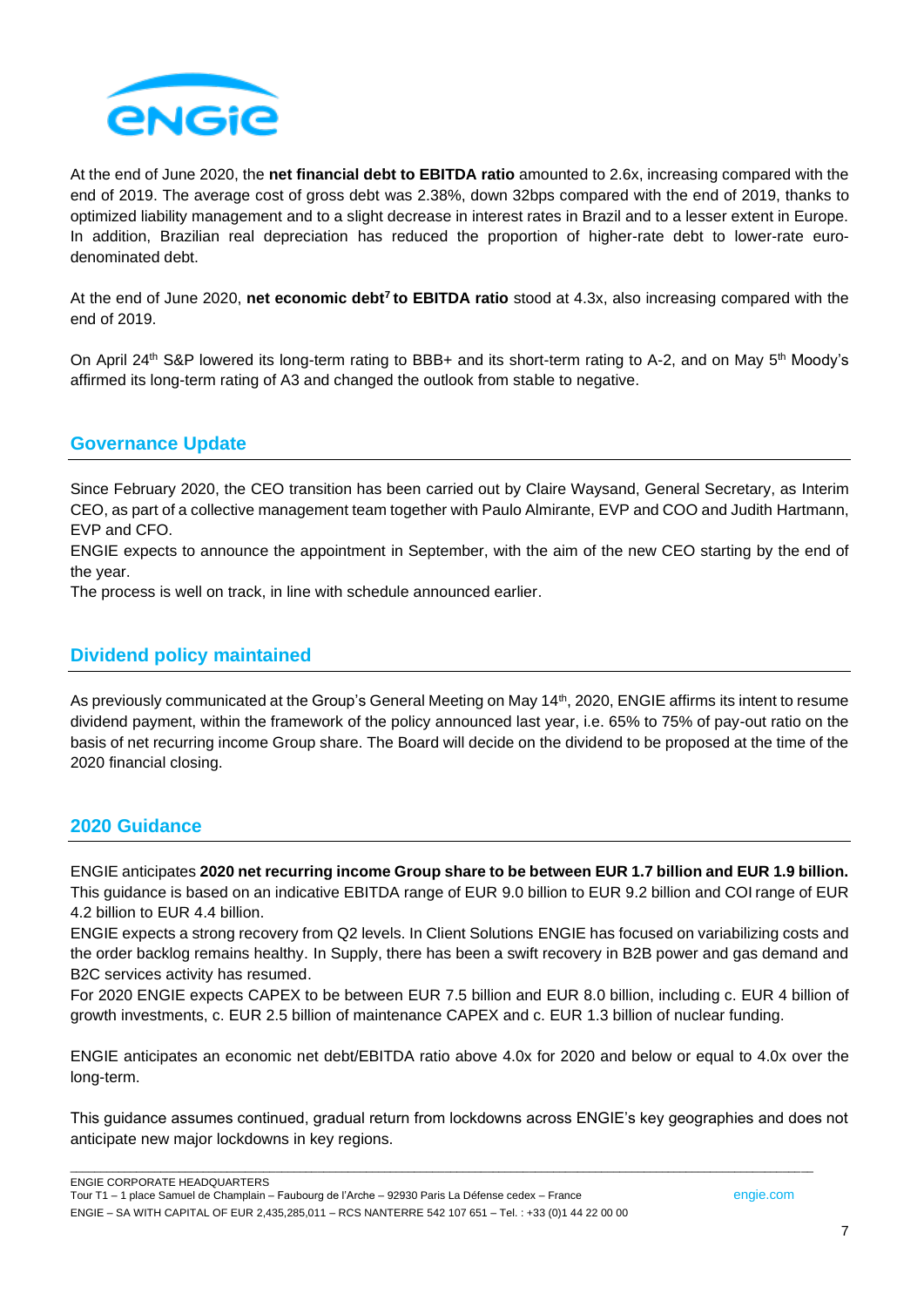

## **Focused on energy transition that drives growth**

With decarbonization at the heart of its strategy, ENGIE is fully aligned with the EU Green Deal objectives and is well positioned to be a key contributor in most of the deal's components. The EU Green Deal's objective to increase the volume of renewables tenders and simplify the tendering processes will bring additional opportunities to the development of ENGIE's Renewables business, one of its key pillars to growth.

As leader in energy efficiency solutions in France and in Belgium, ENGIE is very well-positioned to benefit from the stimulus package's increased support for building renovation, efficient new-build, city planning and clean mobility. For green gases, ENGIE is already focused on producing large volumes of green hydrogen and is also committed to having 12TWh of biomethane injection in the network by 2023.

Lastly, ENGIE has a long track record of operating and maintaining district heating and cooling facilities and is well positioned to provide these solutions to additional cities and industries. For instance, in France, ENGIE has a pipeline of more than 10 DHC networks for which development and / or decarbonization could be accelerated, and there are further opportunities to accelerate industry decarbonation.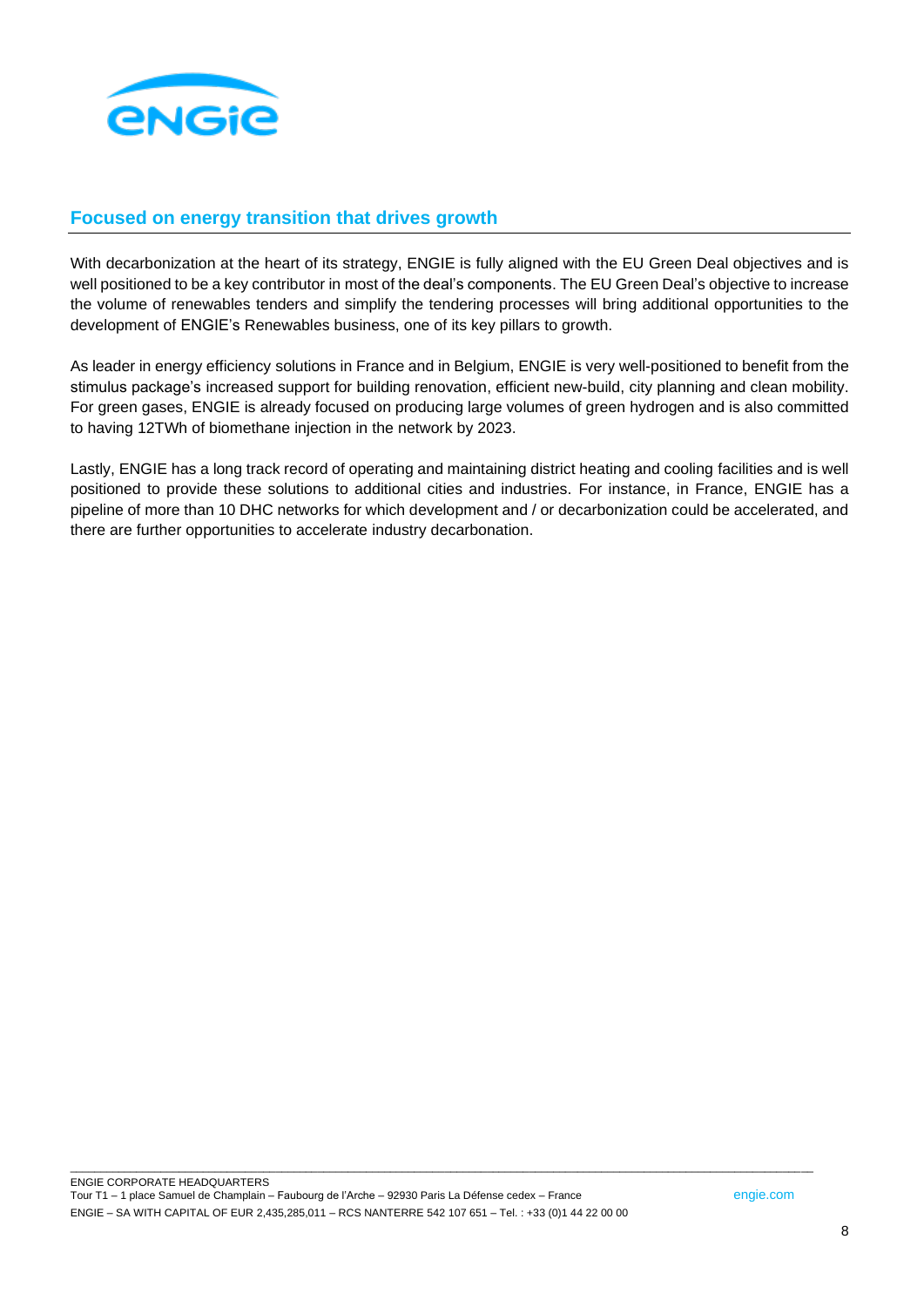

## **H1 financial review**

## **Revenues of EUR 27.4 billion**

**Revenues** were EUR 27.4 billion, down 9.3% on a gross basis and 8.8 % on an organic basis.

**The reported revenue decrease includes** a negative foreign exchange effect, mainly due to the depreciation of the Brazilian real against the euro and to a lesser extent to the depreciation of the Argentinian peso against the euro, only partly offset by the appreciation of the US dollar against the euro, and to a smaller degree to an aggregate slightly positive scope effect. Changes in the scope of consolidation included various acquisitions in Client Solutions, primarily in the United States and in France, partly offset by the disposals of the stake of Glow in Thailand in March 2019 and the B2C Supply activities in the UK at the beginning of 2020.

**The organic**<sup>2</sup> **revenue decrease** was primarily driven by the Covid-19 crisis and mild temperatures, impacting mainly Supply and to a lesser extent, Client Solutions activities across all geographies, the termination of an LNG contract in North America and to a lesser extent lower distribution in Networks.

These impacts have only been partly offset by higher revenues in Brazil thanks to the commissioning of *Pampa Sul* in Thermal and *Umburanas* in Renewables and a higher level of thermal dispatch.

## **EBITDA of EUR 4.5 billion**

**EBITDA** was EUR 4.5 billion, down 15.8% on a gross basis and 14.0% on an organic basis.

These gross and organic variations are overall in line with the current operating income decrease, except for the increase in depreciation attributable to the increase of the dismantling asset resulting from the triennial review of nuclear provisions that occurred at the end of last year and to the amortization of some gas distribution assets in France, which are not taken into account at EBITDA level.

In addition, the *Lean 2021* plan continued to deliver results at EBITDA and COI levels, and is currently slightly above plan.

## **Current operating income of EUR 2.2 billion**

**Current operating income** amounted to EUR 2.2 billion, down 30.8% on a reported basis and 29.3% on an organic basis.

\_\_\_\_\_\_\_\_\_\_\_\_\_\_\_\_\_\_\_\_\_\_\_\_\_\_\_\_\_\_\_\_\_\_\_\_\_\_\_\_\_\_\_\_\_\_\_\_\_\_\_\_\_\_\_\_\_\_\_\_\_\_\_\_\_\_\_\_\_\_\_\_\_\_\_\_\_\_\_\_\_\_\_\_\_\_\_\_\_\_\_\_\_\_\_\_\_\_\_\_\_\_\_\_\_\_\_\_\_\_\_\_\_\_\_\_\_\_\_\_\_\_\_

## **Organic COI performance varied across segments**:

| In EUR million                | 06/30/2020 | 06/30/2019 | Δ 2020/19<br>gross | Δ 2020/19<br>organic |
|-------------------------------|------------|------------|--------------------|----------------------|
| <b>France</b>                 | 1.239      | 1,610      | $-23.0\%$          | $-22.8%$             |
| France excl. Infrastructures  | 212        | 482        | $-56.0\%$          | $-57.1%$             |
| <b>France Infrastructures</b> | 1,027      | 1,128      | $-8.9%$            | $-9.0%$              |
| <b>Rest of Europe</b>         | 168        | 291        | $-42.2%$           | $-40.5%$             |
| <b>Latin America</b>          | 696        | 820        | $-15.1%$           | $-15.0%$             |
| <b>USA &amp; Canada</b>       |            | 22         | $-97.6%$           | $-171.6%$            |
| Middle East, Asia &<br>Africa | 243        | 378        | $-35.7\%$          | $-17.2%$             |
| <b>Others</b>                 | (179)      | 15         |                    |                      |
| <b>TOTAL</b>                  | 2,169      | 3,135      | $-30.8%$           | $-29.3%$             |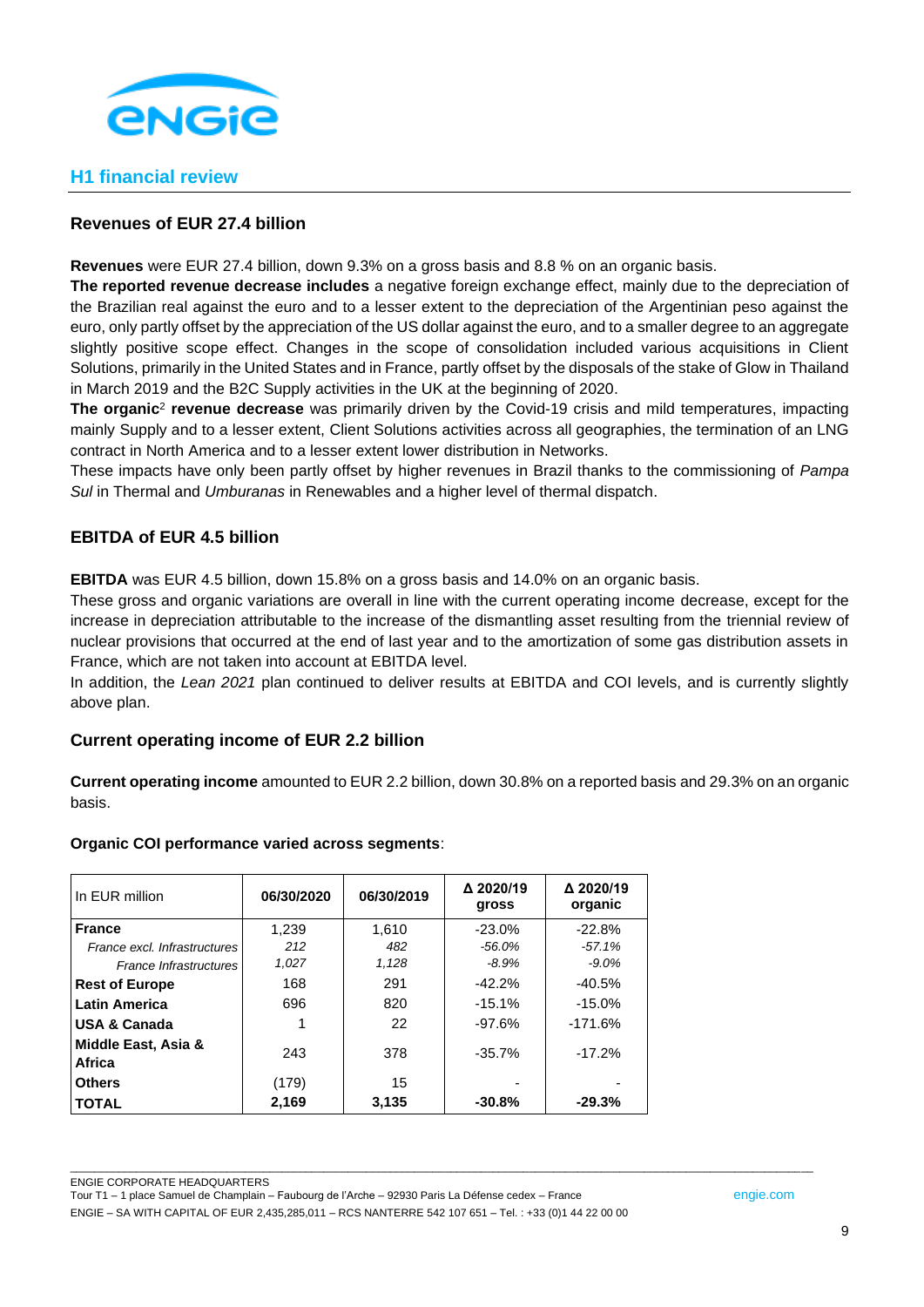

**France** reported an organic COI decrease. For France excluding Infrastructures, the organic decrease was driven by Covid-19 impacts and negative temperature effects on Supply and Client Solutions, partly offset by higher hydroelectric and wind power generation. For France Infrastructures activities, the decrease in revenues in distribution activity already mentioned was partly offset by lower costs in distribution and transmission activities. COI remained stable versus last year in terminalling and storage activities where the impact of new tariffs in effect since April 1st, 2020 was offset by a better commercial performance in the UK and the absence of customer penalties as in 2019.

**Rest of Europe** showed an organic COI decrease. This decrease was mainly driven by Client Solutions notably in Benelux, the UK and Italy as a result of the Covid-19 crisis. Supply activities were also negatively impacted by warm temperatures and the impact of the Covid-19 crisis which resulted in a drop of consumption of B2B and B2C professional clients, partly offset by a better performance of Supply in Romania. Networks' contribution decreased in Romania with a significant negative climate effect, the impact of Covid-19 and a reduction of the distribution tariff. Those negative effects were only partially compensated by Nuclear activities that benefited from higher prices and lower operational expenditures partly offset by higher depreciation, by Thermal activities, which demonstrated good performance in Italy, higher spreads, and in the UK, a 2020 catch-up in Capacity Market remuneration and ancillary services and by Renewables activities, which recorded good performance thanks to favourable wind conditions in most countries.

**Latin America** reported an organic COI decrease, mainly due to a positive one-off in 2019 in Chile, lower power demand and PPA prices in Peru and lower gas volume distributed in Argentina and Mexico, these impacts were partly offset by organic growth in Brazil with higher generation in Thermal offset by lower contribution in renewables mainly due to lower prices.

**USA & Canada** reported an organic COI decrease. Main drivers were the end of a LNG contract, lower performance in Supply activities mainly due to the Covid-19 crisis and to a lesser extent, warm temperatures. This decrease was partly offset by contributions of four renewable projects commissioned since last year and higher contribution from Thermal activities.

**Middle East, Asia & Africa** reported an organic COI decrease. The organic decrease mainly resulted from Thermal with unfavourable net negative one-offs in the Middle-East, the expiry of a PPA in Turkey as well as from difficulties in Supply in Australia and Africa. These negative effects were slightly offset by the higher performance in Renewables and in Client Solutions.

**Others** reported a significant organic COI decrease. This decrease was mainly due the Covid-19 crisis impact on Suez, *Entreprises & Collectivités* (also impacted by climate) and new businesses. These negative impacts were partly offset by the good contribution of GTT and of GEM which, notwithstanding significant Covid-19 impact, benefited from sound performance of market activities in a context of high volatility.

## **Net recurring income Group share of EUR 0.7 billion Net income Group share of EUR 0.02 billion**

**Net recurring income, Group share** amounted to EUR 0.7 billion compared with EUR 1.5 billion in first-half 2019. This decrease was mainly driven by the decrease in current operating income, partly offset by lower tax expense, while financial costs remained stable.

**Net income Group share** amounted to EUR 0.02 billion, down EUR 2.1 billion as a result of the decrease in net recurring income, lower income from disposals and negative impact arising from the mark-to-market of nuclear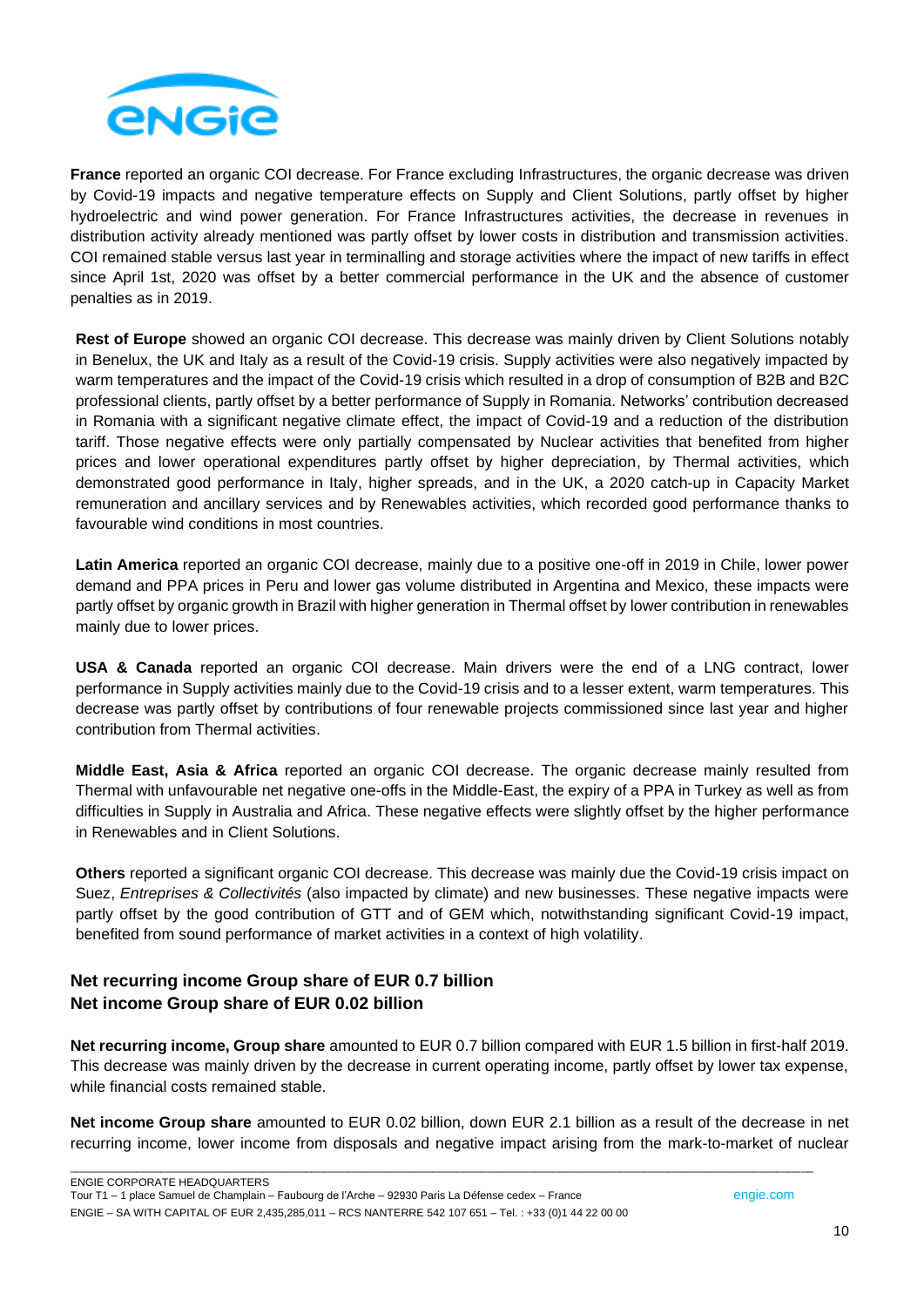

provision funds and financial derivatives, partly offset by the positive effect of commodity mark-to-market compared to first-half 2019.

#### **\*\*\*\*\*\*\*\*\*\*\*\*\*\*\*\*\*\*\*\*\*\*\*\*\*\*\*\*\*\*\*\*\*\*\*\*\***

The presentation of the Group's first half 2020 financial results used during the investor conference call is available to download from ENGIE's website: <https://www.engie.com/en/finance/results/2020>

# **UPCOMING EVENTS**

**November 13, 2020:** Publication of financial information as of September 30, 2020

**February 26, 2021:** Publication of FY 2020 results

#### **Footnotes**

- <sup>2</sup> New Current Operating Income (COI) definition excludes the non-recurring share in net income of equity method entities
- <sup>3</sup> Cash flow from operations: Free Cash Flow before maintenance Capex
- <sup>4</sup> Variations vs. H1 2019
- <sup>5</sup> Organic variation: gross variation without scope and foreign exchange effect
- <sup>6</sup> Net of DBSO (Develop, Build, Share & Operate) and tax equity proceeds
- <sup>7</sup> Net economic debt amounted to EUR 41.1 billion at the end of June 2020, stable compared with the level at end of December 2019); it includes, in particular, nuclear provisions and post-employment benefits

<sup>&</sup>lt;sup>1</sup> Main assumptions for these targets and indications: average weather in France, full pass through of supply costs in French regulated gas tariffs, no major regulatory, accounting or macro-economic changes, market commodity prices as of 06/30/2020, average forex for 2020: €/\$: 1.11; €/BRL: 5.79, no significant impacts from disposals not already announced, continued / gradual return from lockdowns across key geographies with no new major lockdowns in key regions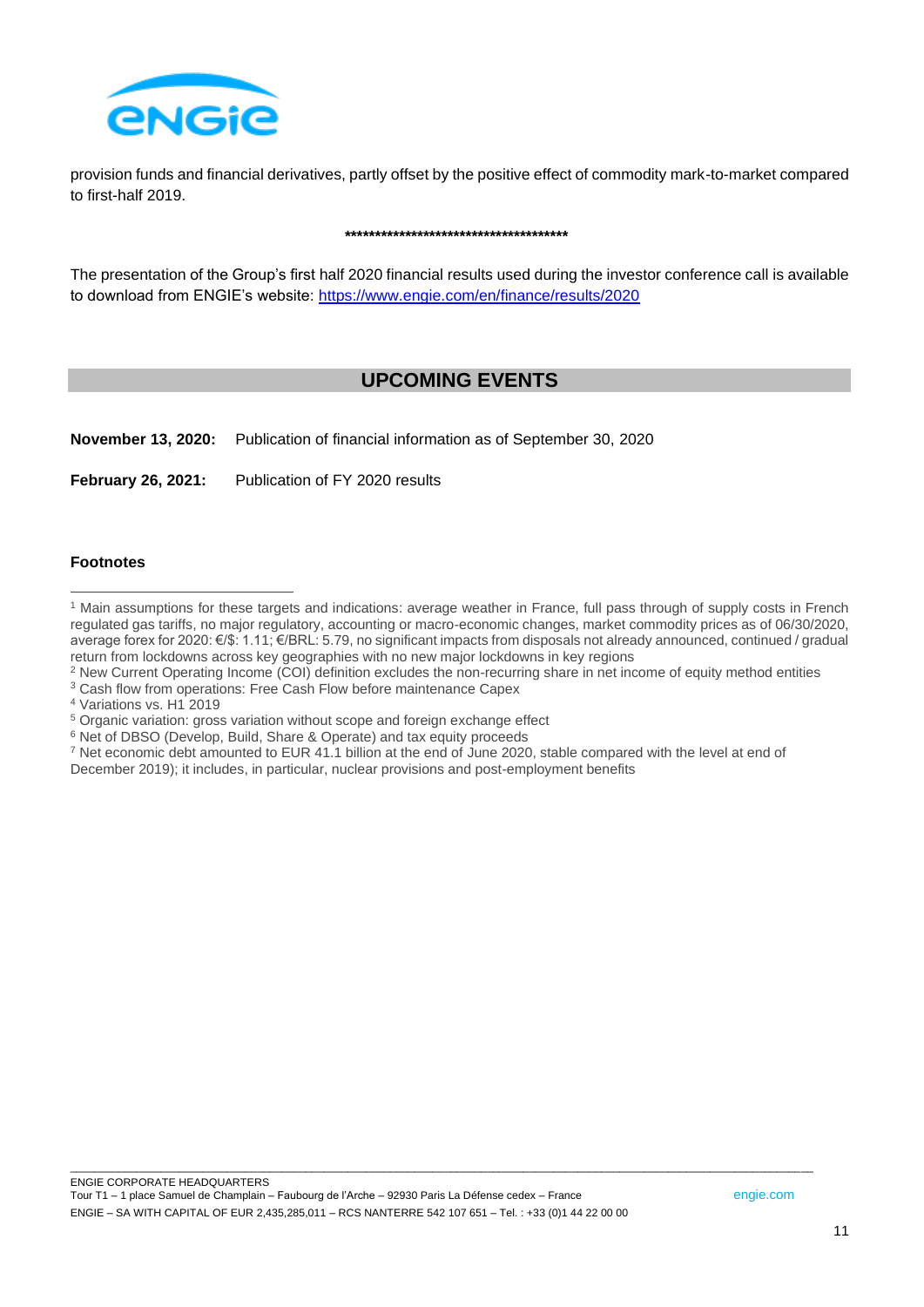

#### *Important notice*

*The figures presented here are those customarily used and communicated to the markets by ENGIE. This message includes forward-looking information and statements. Such statements include financial projections and estimates, the assumptions on which they are based, as well as statements about projects, objectives and expectations regarding future operations, profits, or services, or future performance. Although ENGIE management believes that these forward-looking statements are reasonable, investors and ENGIE shareholders should be aware that such forward-looking information and statements are subject to many risks and uncertainties that are generally difficult to predict and beyond the control of ENGIE, and may cause results and developments to differ significantly from those expressed, implied or predicted in the forward-looking statements or information. Such risks include those explained or identified in the public documents filed by ENGIE with the French Financial Markets Authority (AMF), including those listed in the "Risk Factors" section of the ENGIE (ex GDF SUEZ) reference document filed with the AMF on March 18, 2020 (under number D.20-141). Investors and ENGIE shareholders should note that if some or all of these risks are realized they may have a significant unfavourable impact on ENGIE.*

\*\*\*\*\*\*\*\*\*\*\*\*\*\*\*\*\*\*\*\*\*\*\*\*\*\*\*\*\*\*\*\*\*\*\*\*\*

#### **About ENGIE**

Our group is a global reference in low-carbon energy and services. Our purpose ("raison d'être") is to act to accelerate the transition towards a carbon-neutral world, through reduced energy consumption and more environmentally-friendly solutions, reconciling economic performance with a positive impact on people and the planet. We rely on our key businesses (gas, renewable energy, services) to offer competitive solutions to our customers. With our 170,000 employees, our customers, partners and stakeholders, we are a community of Imaginative Builders, committed every day to more harmonious progress.

Turnover in 2019: 60.1 billion Euros. The Group is listed on the Paris and Brussels stock exchanges (ENGI) and is represented in the main financial indices (CAC 40, DJ Euro Stoxx 50, Euronext 100, FTSE Eurotop 100, MSCI Europe) and non-financial indices (DJSI World, DJSI Europe and Euronext Vigeo Eiris - World 120, Eurozone 120, Europe 120, France 20, CAC 40 Governance).

**Press contact:** Tel.: +33 (0)1 44 22 24 35 Email: [engiepress@engie.com](mailto:engiepress@engie.com)



**Investor Relations contact:** Tel.: +33 (0)1 44 22 66 29 Email: [ir@engie.com](mailto:ir@engie.com)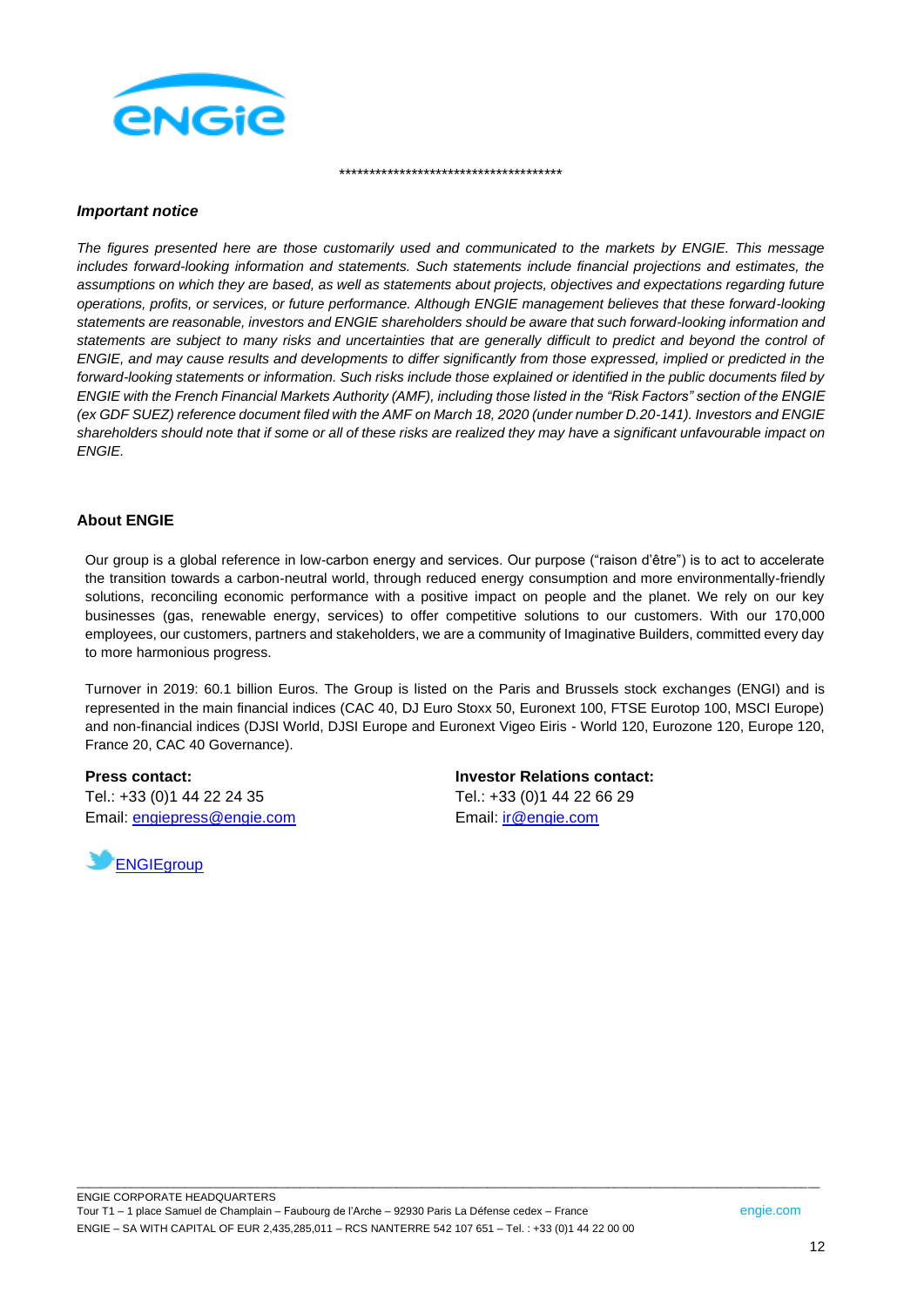

## **APPENDIX 1: FINANCIAL STATEMENTS**

| <b><i><u>ENGIE</u></i></b>                      |            |            |                                 |            |            |
|-------------------------------------------------|------------|------------|---------------------------------|------------|------------|
| <b>Summary statements of financial position</b> |            |            |                                 |            |            |
|                                                 |            |            |                                 |            |            |
| In Ebn                                          |            |            |                                 |            |            |
| <b>ASSETS</b>                                   | 06/30/2019 | 06/30/2020 | <b>LIABILITIES &amp; EQUITY</b> | 06/30/2019 | 06/30/2020 |
|                                                 |            |            | Equity, Group share             | 33.1       | 30.8       |
| <b>NON CURRENT ASSETS</b>                       | 99.3       | 95.7       | Non-controlling interests       | 5.0        | 4.8        |
| <b>CURRENT ASSETS</b>                           | 60.5       | 59.5       | <b>TOTAL EQUITY</b>             | 38.0       | 35.6       |
| of which cash & equivalents                     | 10.5       | 13.3       | Provisions                      | 25.1       | 25.7       |
|                                                 |            |            | Financial debt                  | 38.5       | 40.7       |
|                                                 |            |            | Other liabilities               | 58.1       | 53.2       |
| <b>TOTAL</b>                                    | 159.8      | 155.2      | <b>TOTAL</b>                    | 159.8      | 155.2      |

H1 2020 Net Date E25.1bn = Financial dett of 640.7bn - Cash & equivalents of 610.5bn - Other financial Asads of 62.0bn (incl.non-current assets) - Derivative instrumentshedging items included in the dett of (60.4bn)

engie

# **Summary income statement**

| $In \epsilon M$                                                                                                                                                   | H1 2019 <sup>(1)</sup>              | H1 2020                             |
|-------------------------------------------------------------------------------------------------------------------------------------------------------------------|-------------------------------------|-------------------------------------|
| <b>REVENUES</b>                                                                                                                                                   | 30.245                              | 27,433                              |
| Purchases and operating derivatives                                                                                                                               | $-20.484$                           | $-17,606$                           |
| Personnel costs                                                                                                                                                   | $-5.751$                            | $-5.858$                            |
| Amortization, depreciation, and provisions                                                                                                                        | $-2.126$                            | $-2.281$                            |
| Taxes                                                                                                                                                             | $-747$                              | $-632$                              |
| Other operating income                                                                                                                                            | 763                                 | 536                                 |
| Share in net income of equity method entities                                                                                                                     | 276                                 | 209                                 |
| CURRENT OPERATING INCOME INCLUDING OPERATING MTM & SHARE IN NET INCOME<br>OF EQUITY METHOD ENTITIES                                                               | 2.177                               | 1,800                               |
| Impairment, restructuring, disposals and others                                                                                                                   | 1.220                               | $-100$                              |
| <b>INCOME FROM OPERATING ACTIVITIES</b>                                                                                                                           | 3.397                               | 1.700                               |
| Financial result<br>of which recurring cost of net debt<br>of which cost of lease liabilities<br>of which non-recurring items included in financial income/(loss) | $-719$<br>$-337$<br>$-22$<br>$-112$ | $-913$<br>$-366$<br>$-24$<br>$-298$ |
| of which others                                                                                                                                                   | $-249$                              | $-225$                              |
| Income tax                                                                                                                                                        | $-221$                              | $-431$                              |
| Non-controlling interests                                                                                                                                         | 373                                 | 332                                 |
| NET INCOME/(LOSS) GROUP SHARE                                                                                                                                     | 2.084                               | 24                                  |
| <b>EBITDA</b>                                                                                                                                                     | 5,321                               | 4,478                               |
| <b>CURRENT OPERATING INCOME (COI)</b>                                                                                                                             | 3.135                               | 2.169                               |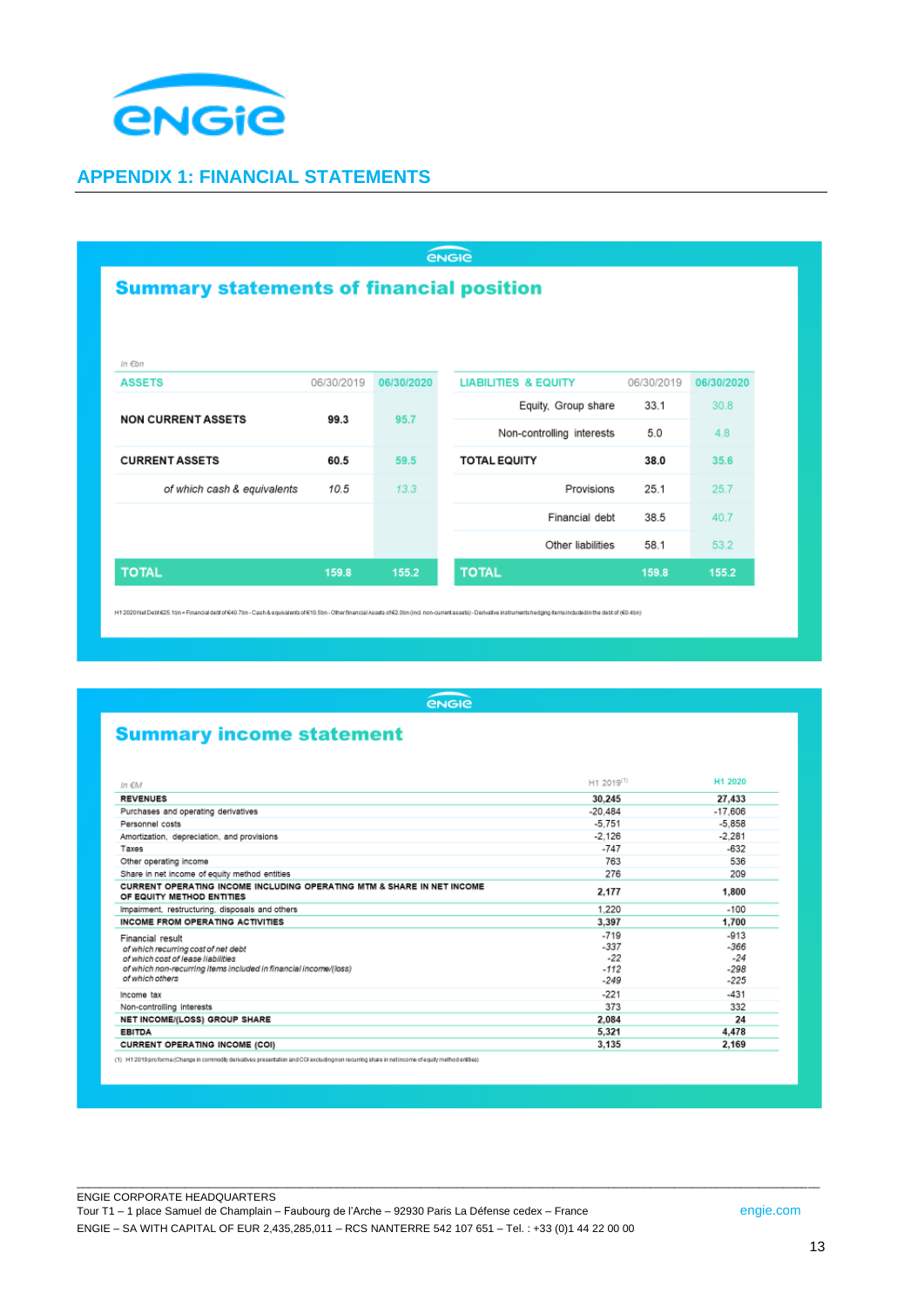

## engie

# **Cash flow statement**

| In EM                                                                                                                                                           | H1 2019                                        | H1 2020                                    |
|-----------------------------------------------------------------------------------------------------------------------------------------------------------------|------------------------------------------------|--------------------------------------------|
| Gross cash flow before financial loss and income tax<br>Income tax paid (excl. income tax paid on disposals)<br>Change in operating working capital             | 5,202<br>$-205$<br>$-2,038$                    | 4.190<br>$-235$<br>$-733$                  |
| CASH FLOW FROM (USED IN) OPERATING ACTIVITIES                                                                                                                   | 2.959                                          | 3,221                                      |
| Net tangible and intangible investments<br><b>Financial investments</b><br>Disposals and other investment flows                                                 | $-2.996$<br>$-2.293$<br>2,529                  | $-2.467$<br>$-475$<br>566                  |
| CASH FLOW FROM (USED IN) INVESTMENT ACTIVITIES                                                                                                                  | $-2.759$                                       | $-2,558$                                   |
| Dividends paid<br>Balance of reimbursement of debt/new debt<br>Net interests paid on financial activities<br>Capital increase/hybrid issues<br>Other cash flows | $-2.196$<br>2.263<br>$-349$<br>$-20$<br>$-591$ | $-264$<br>3.187<br>$-316$<br>179<br>$-530$ |
| CASH FLOW FROM (USED IN) FINANCIAL ACTIVITIES                                                                                                                   | $-894$                                         | 2.257                                      |
| Impact of currency and other                                                                                                                                    | $-10$                                          | $-338$                                     |
| CASH AND CASH EQUIVALENTS AT THE BEGINNING OF THE PERIOD                                                                                                        | 8,700                                          | 10,519                                     |
| TOTAL CASH FLOWS FOR THE PERIOD                                                                                                                                 | $-705$                                         | 2,763                                      |
| CASH AND CASH EQUIVALENTS AT THE END OF THE PERIOD                                                                                                              | 7.995                                          | 13,282                                     |